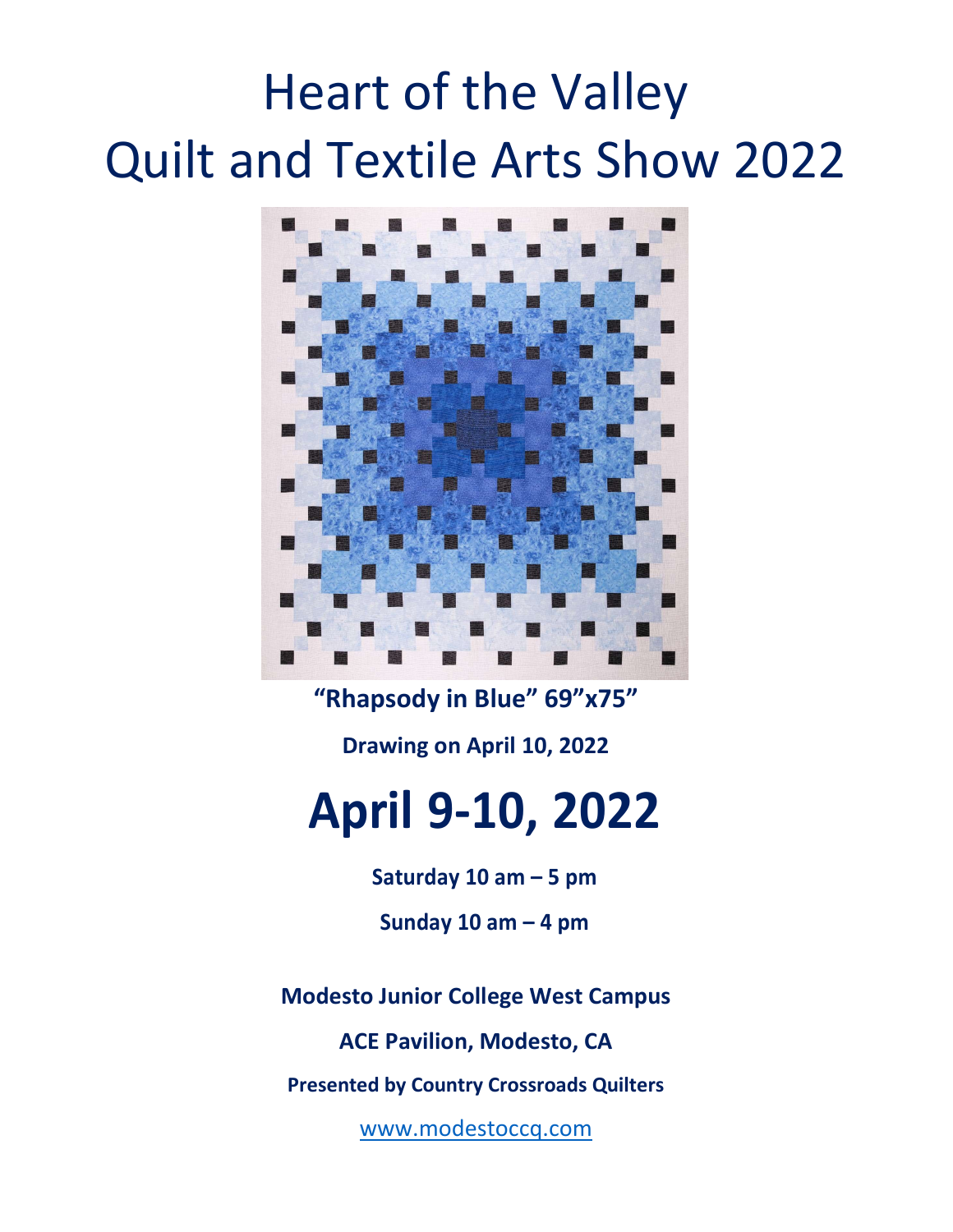#### JOIN US FOR THE LARGEST QUILT SHOW IN THE CENTRAL VALLEY

#### FEATURING

#### ALEX ANDERSON!

Quilter, teacher, author, fabric designer, and host of TheQuiltShow.com

Come and meet Alex and be inspired!





It is our pleasure to welcome you to the Heart of the Valley Quilt and Textile Arts Show! We are so glad you chose to spend time with us today viewing the hundreds of unique quilts on display and visiting our wonderful vendors.

#### Handmade Boutique

Choose a little gift for a friend or family member. This is the perfect time to fill your Easter Basket. All items are created by CCQ members and all proceeds go to support CCQ.

#### Opportunity Quilt and Raffle Baskets

All raffle tickets are available near the front entrance. You need not be present to win.

#### Special Exhibit

See the beautiful dolls created by Penni Barger, and enter the raffle for "CeeCee Quilter".

| 罗安市18                |                                 | QUILTS<br>6 M HB<br>-85 |            |             |                   |   |   |   | <b>OUILTS</b>                | <b>BOUTIQUE</b>               |  |  |
|----------------------|---------------------------------|-------------------------|------------|-------------|-------------------|---|---|---|------------------------------|-------------------------------|--|--|
| ALEX                 |                                 |                         | 2<br>的制度化し | $3^{\circ}$ | VENBORS<br>5<br>4 | 6 | Ŧ | B | 9                            | 19.                           |  |  |
|                      |                                 |                         |            |             |                   |   |   |   |                              |                               |  |  |
| $\blacktriangleleft$ | <b>Authorized Vac &amp; Sew</b> |                         |            |             |                   |   |   |   |                              | <b>Handwoven Baskets</b><br>6 |  |  |
| 2                    | <b>Sweet Dreams Quilts</b>      |                         |            |             |                   |   |   |   | <b>Lady Bug Quilts</b><br>7. |                               |  |  |
| 3                    | <b>Blossom Quilts</b>           |                         |            |             |                   |   |   |   | <b>Pegboard Highway</b><br>8 |                               |  |  |
| 4                    | <b>Designer's Needs</b>         |                         |            |             |                   |   |   |   | <b>Quail's Nest</b><br>9     |                               |  |  |
| 5.                   | <b>JMG Fabric &amp; Crafts</b>  |                         |            |             |                   |   |   |   | 10 Elk Grove Sew & Vac       |                               |  |  |

- 1 Authorized Vac & Sew 6 Handwoven Baskets
- 2 Sweet Dreams Quilts **7 Contains 19 Struck and August 2 Sweet Dreams Quilts** 7 Lady Bug Quilts
- 
- 4 Designer's Needs 9 Quail's Nest
- 
- 
- 
- 3 Blossom Quilts 8 Pegboard Highway
	-
	-